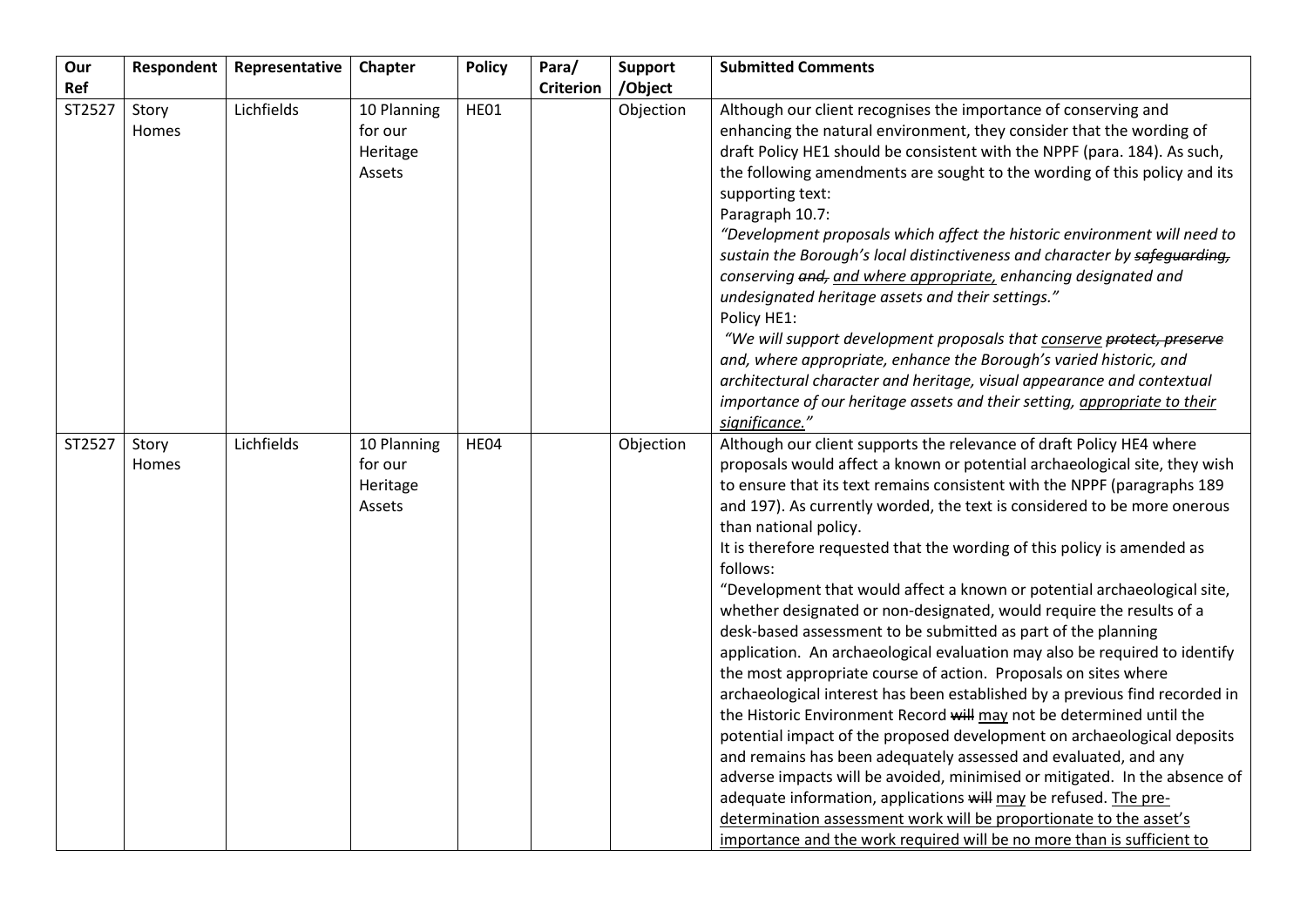|        |                    |            |                                                     |             |             | understand the potential impact of the proposal on their significance".<br>Opportunities for information gain and investigations as part of proposed<br>development will be maximised sought, where appropriate, and added to<br>the Tyne & Wear Historic Environment Record."                                                                                                                                                                                                                                                                                                                                                                                                                                                                                                                                                                                                                                                                                                                                                                                                         |
|--------|--------------------|------------|-----------------------------------------------------|-------------|-------------|----------------------------------------------------------------------------------------------------------------------------------------------------------------------------------------------------------------------------------------------------------------------------------------------------------------------------------------------------------------------------------------------------------------------------------------------------------------------------------------------------------------------------------------------------------------------------------------------------------------------------------------------------------------------------------------------------------------------------------------------------------------------------------------------------------------------------------------------------------------------------------------------------------------------------------------------------------------------------------------------------------------------------------------------------------------------------------------|
| ST2527 | Story<br>Homes     | Lichfields | 10 Planning<br>for our<br>Heritage<br>Assets        | HE05        | Objection   | Story Homes is concerned that the wording of draft Policy HE5, in relation<br>to development affecting non-designated heritage assets, is more onerous<br>than the NPPF. There is no requirement within paragraph 197 of the NPPF<br>for applicants to demonstrate that the public benefits of the development<br>need to outweigh any harm of loss of the non-designated heritage asset.<br>Instead the NPPF requires a balanced judgement.<br>To ensure a sound Plan that is consistent with the NPPF (paragraphs 35<br>and 197), the following amendments are sought to the wording of this<br>policy:<br>"In determining applications that would result in substantial harm to, or<br>the total loss of, a non-designated heritage asset or its setting, applicants<br>will be required to demonstrate that the public benefits of the<br>development would outweigh any harm or loss of the heritage asset,<br>based on its significance. a balanced judgement will be required having<br>regard to the scale of any harm or loss and the significance of the heritage<br>asset." |
| ST2111 | Nicola Reed        |            | 10 Planning<br>for our<br>Heritage<br>Assets        | <b>HE01</b> | Observation | This policy states that "development proposals should make a positive<br>contribution to strengthening links between culture and the historic<br>environment". It is unclear how the Council intend for this to be applied in<br>when this aspect of the policy will be applied. Further clarification should<br>be included within the policy or supporting text.                                                                                                                                                                                                                                                                                                                                                                                                                                                                                                                                                                                                                                                                                                                     |
| ST2516 | Dave<br>Hutchinson |            | 10 Planning<br>for our<br>Heritage<br><b>Assets</b> | HE01        | Support     | The policy acknowledges the contribution the historic environment can<br>play regarding quality of life, by giving people a sense of place and identity.<br>East Boldon Neighbourhood Forum looks forward to being consulted on<br>the Council's proposed Heritage Strategy.<br>The Local List of Heritage Assets has not been revised since November<br>2011 - this needs to be reviewed and updated as a matter of urgency.                                                                                                                                                                                                                                                                                                                                                                                                                                                                                                                                                                                                                                                          |
| ST2516 | Dave<br>Hutchinson |            | 10 Planning<br>for our<br>Heritage<br>Assets        | <b>HE02</b> | Support     | East Boldon Neighbourhood Forum acknowledge the importance of South<br>Tyneside's World Heritage Site.                                                                                                                                                                                                                                                                                                                                                                                                                                                                                                                                                                                                                                                                                                                                                                                                                                                                                                                                                                                 |
| ST2516 | Dave<br>Hutchinson |            | 10 Planning<br>for our                              | HE03        | Support     | East Boldon Neighbourhood Forum support the general principles set out<br>in this Policy, and the supplementary paragraphs referring to Conservation<br>Areas are particularly relevant.                                                                                                                                                                                                                                                                                                                                                                                                                                                                                                                                                                                                                                                                                                                                                                                                                                                                                               |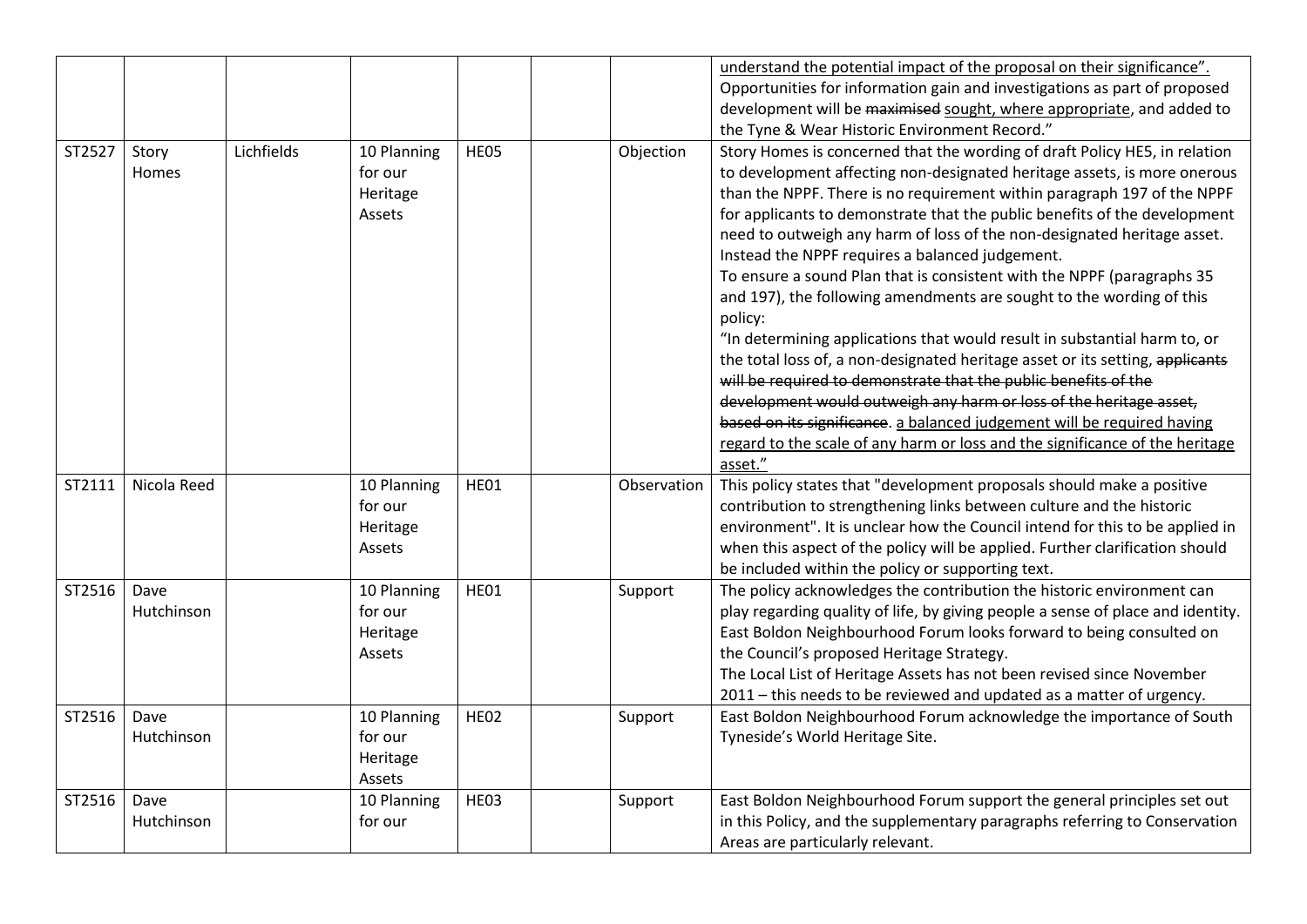| ST2516<br>ST2516 | Dave<br>Hutchinson<br>Dave | Heritage<br>Assets<br>10 Planning<br>for our<br>Heritage<br>Assets | HE05<br>HE06 | Support   | Reference is made to the Council's Conservation Area Management Plans<br>and Character Appraisals - East Boldon's version of these documents were<br>produced in 2009 and 2006 respectively, and are in urgent need of review.<br>Support with reservation<br>Whilst supporting this policy, East Boldon Neighbourhood Forum notes<br>that the Local List of Heritage Assets has not been revised since November<br>2011 - this needs to be reviewed and updated as a matter of urgency.                                                                                                                                                                                                                                                                                                                                                                                                                                                                                                                                                                                                                                                                                                                                                                                                                                                                            |
|------------------|----------------------------|--------------------------------------------------------------------|--------------|-----------|---------------------------------------------------------------------------------------------------------------------------------------------------------------------------------------------------------------------------------------------------------------------------------------------------------------------------------------------------------------------------------------------------------------------------------------------------------------------------------------------------------------------------------------------------------------------------------------------------------------------------------------------------------------------------------------------------------------------------------------------------------------------------------------------------------------------------------------------------------------------------------------------------------------------------------------------------------------------------------------------------------------------------------------------------------------------------------------------------------------------------------------------------------------------------------------------------------------------------------------------------------------------------------------------------------------------------------------------------------------------|
|                  | Hutchinson                 | 10 Planning<br>for our<br>Heritage<br>Assets                       |              | Support   | It is noted that none of the Designated Heritage at Risk Structures are<br>located within the East Boldon Neighbourhood Forum area (South<br>Tyneside Grade II Listed Buildings at Risk report).                                                                                                                                                                                                                                                                                                                                                                                                                                                                                                                                                                                                                                                                                                                                                                                                                                                                                                                                                                                                                                                                                                                                                                    |
| ST2111           | Nicola Reed                | 10 Planning<br>for our<br>Heritage<br>Assets                       | <b>HE02</b>  | objection | The first sentence of this paragraph should be amended to state that<br>policies will be encouraged to "conserve, promote and where possible<br>enhance its Outstanding Universal Value". The current wording suggests<br>that any proposals affecting the site should conserve, promote and<br>enhance the value of the site. NPPF does not require all 3 aspects to be<br>met as part of the consideration of applications.<br>This policy currently states that "development that would cause<br>substantial harm to the significance of the World Heritage Site will be<br>allowed only in wholly exceptional circumstances. This part of the policy<br>should be amended in line with NPPF para 195 which states "where a<br>proposed development will lead to substantial harm (or total loss of<br>significance of) a designated heritage asset, local planning authorities<br>should refuse consent, unless it can be demonstrated that the substantial<br>harm or total loss is necessary to achieve substantial public benefits that<br>outweigh harm or loss"<br>It is noted that the current policy wording refers to exceptional<br>circumstances however it is considered that the wording should be<br>brought more in line with NPPF to ensure that the exceptional<br>circumstances in this instance are clear and compliant with national policy. |
| ST2111           | Nicola Reed                | 10 Planning<br>for our<br>Heritage<br>Assets                       | HE04         | objection | This policy requires investigations as part of a proposed development to be<br>added to the Tyne and Wear Historic Environment Record. This should not<br>be a blanket requirement of archaeological investigations. Firstly, the<br>policy should refer to other opportunities for investigations to be recorded<br>such as within university libraries. In addition to this, the wording suggests<br>that any form of investigation should be published and recorded in the                                                                                                                                                                                                                                                                                                                                                                                                                                                                                                                                                                                                                                                                                                                                                                                                                                                                                       |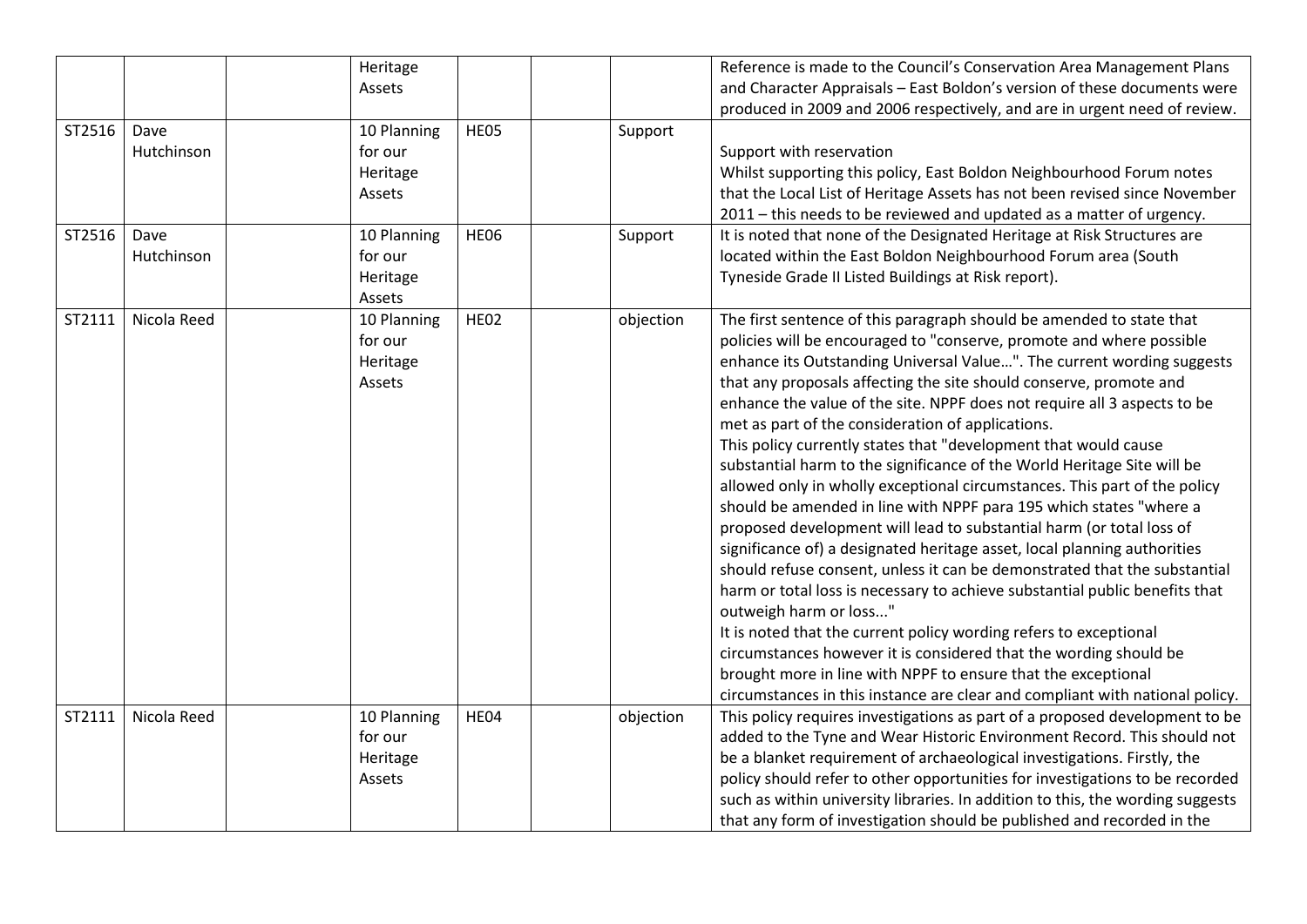|        |                  |                                              |             |      |           | Historic Environment Record. Any requirement of this sort should be                                                                                                                                                                                                                                                                                                                                                                                                                                                                                                                                                                                           |
|--------|------------------|----------------------------------------------|-------------|------|-----------|---------------------------------------------------------------------------------------------------------------------------------------------------------------------------------------------------------------------------------------------------------------------------------------------------------------------------------------------------------------------------------------------------------------------------------------------------------------------------------------------------------------------------------------------------------------------------------------------------------------------------------------------------------------|
|        |                  |                                              |             |      |           | proportionate to the investigation undertaken.                                                                                                                                                                                                                                                                                                                                                                                                                                                                                                                                                                                                                |
| ST2111 | Nicola Reed      | 10 Planning<br>for our<br>Heritage<br>Assets | HE05        |      | objection | The first paragraph of this policy should include for a minor amendment to<br>the wording which would state that "development will be expected to<br>conserve and, where possible and appropriate enhance the character,<br>appearance" It is acknowledged that the inclusion of the term "where<br>possible" includes some flexibility however it should be acknowledged that<br>this aspect of the policy may not be appropriate, depending on the level at<br>which a development will affect a non-designated heritage asset.                                                                                                                             |
| ST2112 | Neil<br>Westwick | 10 Planning<br>for our<br>Heritage<br>Assets | <b>HE01</b> |      | objection | Although our client recognises the importance of conserving and<br>enhancing the natural environment, they consider that the wording of<br>draft Policy HE1 should be consistent with the NPPF (para. 184). As such,<br>the following amendments are sought to the wording of this policy and its<br>supporting text:<br>Policy HE1:<br>"We will support development proposals that conserve protect, preserve<br>and, where appropriate, enhance the Borough's varied historic, and<br>architectural character and heritage, visual appearance and contextual<br>importance of our heritage assets and their setting, appropriate to their<br>significance." |
| ST2112 | Neil<br>Westwick | 10 Planning<br>for our<br>Heritage<br>Assets | HE01        | 10.7 | objection | Although our client recognises the importance of conserving and<br>enhancing the natural environment, they consider that the wording of<br>draft Policy HE1 should be consistent with the NPPF (para. 184). As such,<br>the following amendments are sought to the wording of this policy and its<br>supporting text:<br>Paragraph 10.7:<br>"Development proposals which affect the historic environment will need<br>to sustain the Borough's local distinctiveness and character by<br>safeguarding, conserving and, and where appropriate, enhancing<br>designated and undesignated heritage assets and their settings."                                   |
| ST2112 | Neil<br>Westwick | 10 Planning<br>for our<br>Heritage<br>Assets | HE04        |      | objection | Although our client supports the relevance of draft Policy HE4 where<br>proposals would affect a known or potential archaeological site, they wish<br>to ensure that its text remains consistent with the NPPF (paragraphs 189<br>and 197). As currently worded, the text is considered to be more onerous<br>than national policy.<br>It is therefore requested that the wording of this policy is amended as<br>follows:<br>"Development that would affect a known or potential archaeological site,                                                                                                                                                        |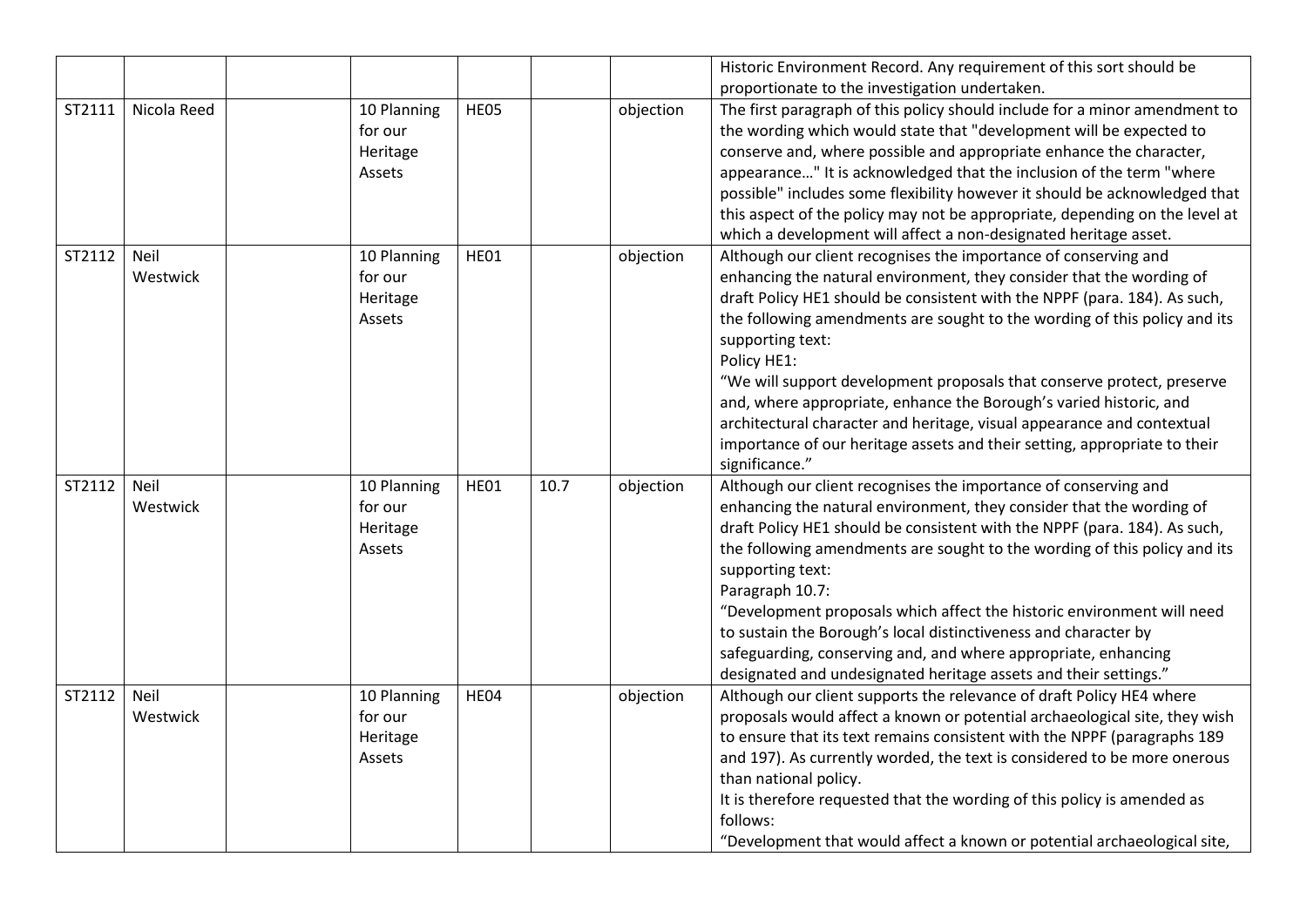|        |                         |                                              |      |       |           | whether designated or non-designated, would require the results of a<br>desk-based assessment to be submitted as part of the planning<br>application. An archaeological evaluation may also be required to identify<br>the most appropriate course of action. Proposals on sites where<br>archaeological interest has been established by a previous find recorded in<br>the Historic Environment Record will may not be determined until the<br>potential impact of the proposed development on archaeological deposits<br>and remains has been adequately assessed and evaluated, and any<br>adverse impacts will be avoided, minimised or mitigated. In the absence of<br>adequate information, applications will may be refused. The pre-<br>determination assessment work will be proportionate to the asset's<br>importance and the work required will be no more than is sufficient to<br>understand the potential impact of the proposal on their significance".<br>Opportunities for information gain and investigations as part of proposed<br>development will be maximised sought, where appropriate, and added to<br>the Tyne & Wear Historic Environment Record." |
|--------|-------------------------|----------------------------------------------|------|-------|-----------|---------------------------------------------------------------------------------------------------------------------------------------------------------------------------------------------------------------------------------------------------------------------------------------------------------------------------------------------------------------------------------------------------------------------------------------------------------------------------------------------------------------------------------------------------------------------------------------------------------------------------------------------------------------------------------------------------------------------------------------------------------------------------------------------------------------------------------------------------------------------------------------------------------------------------------------------------------------------------------------------------------------------------------------------------------------------------------------------------------------------------------------------------------------------------------|
| ST2112 | <b>Neil</b><br>Westwick | 10 Planning<br>for our<br>Heritage<br>Assets | HE05 |       | objection | Our client is concerned that the wording of draft Policy HE5, in relation to<br>development affecting non-designated heritage assets, is more onerous<br>than the NPPF. There is no requirement within paragraph 197 of the NPF<br>for applicants to demonstrate that the public benefits of the development<br>need to outweigh any harm of loss of the non-designated heritage asset.<br>Instead the NPPF requires a balanced judgement.<br>To ensure a sound Plan that is consistent with the NPPF (paragraphs 35<br>and 197), the following amendments are sought to the wording of this<br>policy:<br>"In determining applications that would result in substantial harm to, or<br>the total loss of, a non-designated heritage asset or its setting, applicants<br>will be required to demonstrate that the public benefits of the<br>development would outweigh any harm or loss of the heritage asset,<br>based on its significance. a balanced judgement will be required having<br>regard to the scale of any harm or loss and the significance of the heritage<br>asset."                                                                                            |
| ST2170 | Natasha<br>Rowland      | 10 Planning<br>for our<br>Heritage<br>Assets | HE01 | 10.06 | support   | NT supports the recognition in this paragraph that Souter Lighthouse is<br>amongst the finest heritage assets in the district and we specifically<br>endorse the recognition in HE1 that the Borough's heritage assets should<br>also be recognised for their contribution to our cultural identity and<br>tourism offer.                                                                                                                                                                                                                                                                                                                                                                                                                                                                                                                                                                                                                                                                                                                                                                                                                                                       |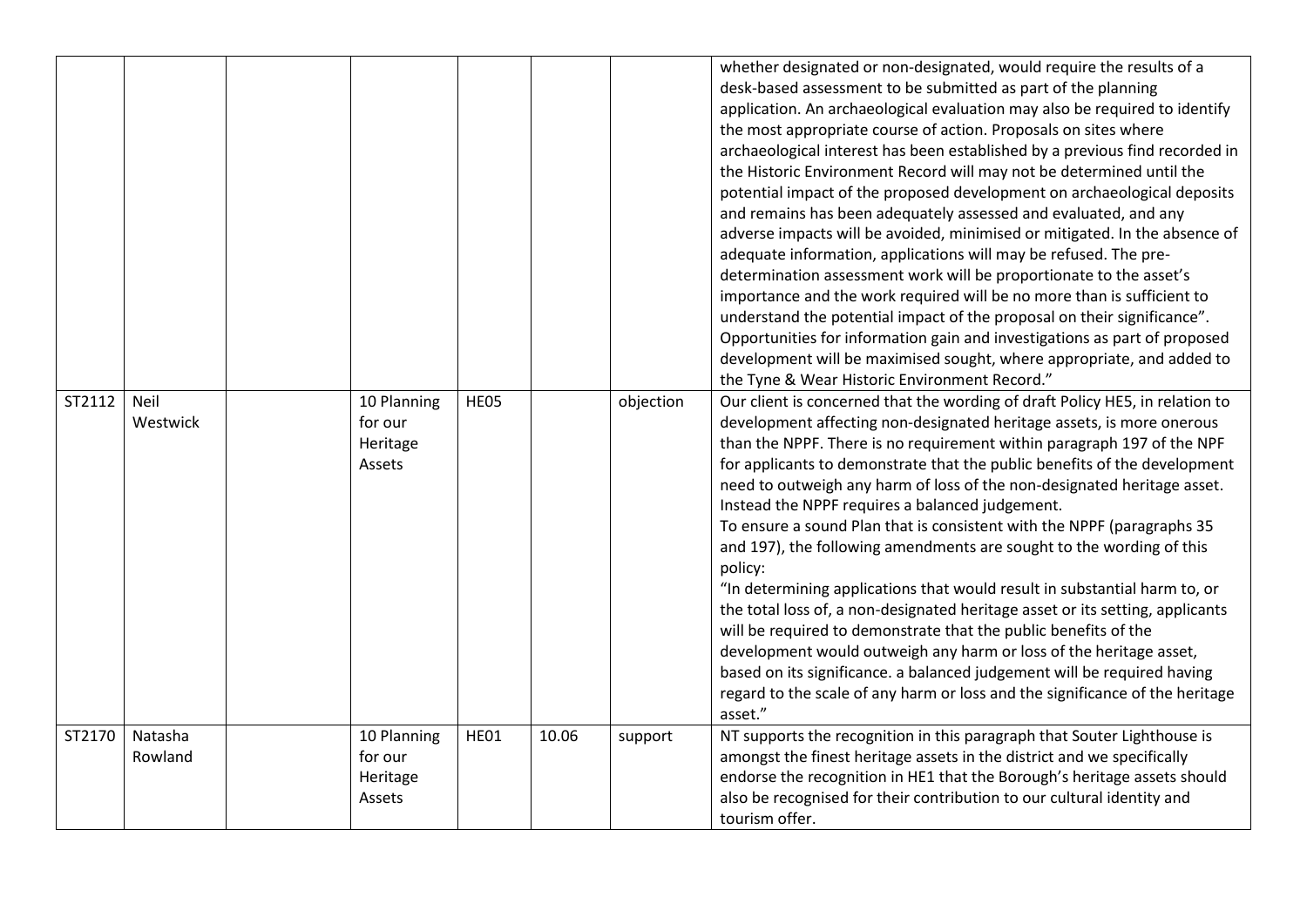| ST2170 | Natasha<br>Rowland |                                                      | 10 Planning<br>for our<br>Heritage<br>Assets | <b>HE01</b> |       | support   | NT supports the recognition in this paragraph that Souter Lighthouse is<br>amongst the finest heritage assets in the district and we specifically<br>endorse the recognition in HE1 that the Borough's heritage assets should<br>also be recognised for their contribution to our cultural identity and<br>tourism offer.                                                                                                                                                                                                                                                                                                                                                                                                                                                                        |
|--------|--------------------|------------------------------------------------------|----------------------------------------------|-------------|-------|-----------|--------------------------------------------------------------------------------------------------------------------------------------------------------------------------------------------------------------------------------------------------------------------------------------------------------------------------------------------------------------------------------------------------------------------------------------------------------------------------------------------------------------------------------------------------------------------------------------------------------------------------------------------------------------------------------------------------------------------------------------------------------------------------------------------------|
| ST2176 | Neil<br>Westwick   | <b>Hellens Land</b><br>and Maplehill<br>Property Itd | 10 Planning<br>for our<br>Heritage<br>Assets | HE01        |       | objection | Although our client recognises the importance of conserving and<br>enhancing the natural environment, they consider that the wording of<br>draft Policy HE1 should be consistent with the NPPF (para. 184). As such,<br>the following amendments are sought to the wording of this policy and its<br>supporting text:<br>Policy HE1:<br>"We will support development proposals that conserve protect, preserve<br>and, where appropriate, enhance the Borough's varied historic, and<br>architectural character and heritage, visual appearance and contextual<br>importance of our heritage assets and their setting, appropriate to their<br>significance."                                                                                                                                    |
| ST2176 | Neil<br>Westwick   | <b>Hellens Land</b><br>and Maplehill<br>Property Itd | 10 Planning<br>for our<br>Heritage<br>Assets | HE01        | 10.07 | objection | Although our client recognises the importance of conserving and<br>enhancing the natural environment, they consider that the wording of<br>draft Policy HE1 should be consistent with the NPPF (para. 184). As such,<br>the following amendments are sought to the wording of this policy and its<br>supporting text:<br>Paragraph 10.7:<br>"Development proposals which affect the historic environment will need<br>to sustain the Borough's local distinctiveness and character by<br>safeguarding, conserving and, and where appropriate, enhancing<br>designated and undesignated heritage assets and their settings."                                                                                                                                                                      |
| ST2176 | Neil<br>Westwick   | <b>Hellens Land</b><br>and Maplehill<br>Property Itd | 10 Planning<br>for our<br>Heritage<br>Assets | HE04        |       | objection | Although our client supports the relevance of draft Policy HE4 where<br>proposals would affect a known or potential archaeological site, they wish<br>to ensure that its text remains consistent with the NPPF (paragraphs 189<br>and 197). As currently worded, the text is considered to be more onerous<br>than national policy.<br>It is therefore requested that the wording of this policy is amended as<br>follows:<br>"Development that would affect a known or potential archaeological site,<br>whether designated or non-designated, would require the results of a<br>desk-based assessment to be submitted as part of the planning<br>application. An archaeological evaluation may also be required to identify<br>the most appropriate course of action. Proposals on sites where |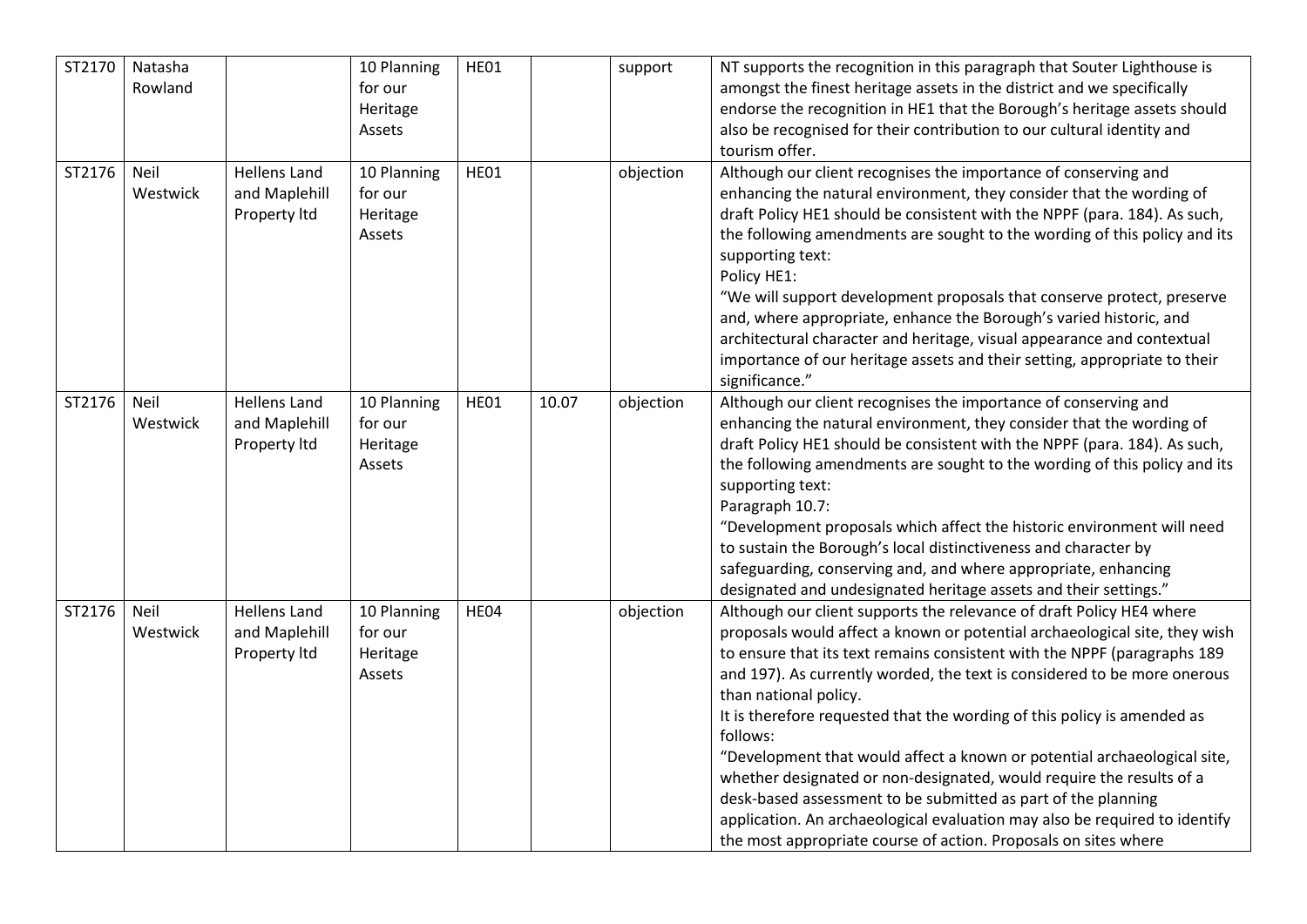|        |                           |                                                      |                                              |      |           | archaeological interest has been established by a previous find recorded in<br>the Historic Environment Record will may not be determined until the<br>potential impact of the proposed development on archaeological deposits<br>and remains has been adequately assessed and evaluated, and any<br>adverse impacts will be avoided, minimised or mitigated. In the absence of<br>adequate information, applications will may be refused. The pre-<br>determination assessment work will be proportionate to the asset's<br>importance and the work required will be no more than is sufficient to<br>understand the potential impact of the proposal on their significance".<br>Opportunities for information gain and investigations as part of proposed<br>development will be maximised sought, where appropriate, and added to<br>the Tyne & Wear Historic Environment Record."                                                                                                                                                                                                |
|--------|---------------------------|------------------------------------------------------|----------------------------------------------|------|-----------|--------------------------------------------------------------------------------------------------------------------------------------------------------------------------------------------------------------------------------------------------------------------------------------------------------------------------------------------------------------------------------------------------------------------------------------------------------------------------------------------------------------------------------------------------------------------------------------------------------------------------------------------------------------------------------------------------------------------------------------------------------------------------------------------------------------------------------------------------------------------------------------------------------------------------------------------------------------------------------------------------------------------------------------------------------------------------------------|
| ST2176 | Neil<br>Westwick          | <b>Hellens Land</b><br>and Maplehill<br>Property Itd | 10 Planning<br>for our<br>Heritage<br>Assets | HE05 | objection | Our client is concerned that the wording of draft Policy HE5, in relation to<br>development affecting non-designated heritage assets, is more onerous<br>than the NPPF. There is no requirement within paragraph 197 of the NPF<br>for applicants to demonstrate that the public benefits of the development<br>need to outweigh any harm of loss of the non-designated heritage asset.<br>Instead the NPPF requires a balanced judgement.<br>To ensure a sound Plan that is consistent with the NPPF (paragraphs 35<br>and 197), the following amendments are sought to the wording of this<br>policy:<br>"In determining applications that would result in substantial harm to, or<br>the total loss of, a non-designated heritage asset or its setting, applicants<br>will be required to demonstrate that the public benefits of the<br>development would outweigh any harm or loss of the heritage asset,<br>based on its significance. a balanced judgement will be required having<br>regard to the scale of any harm or loss and the significance of the heritage<br>asset." |
| ST2186 | Alastair<br><b>Willis</b> | <b>Buckley</b><br><b>Burnett</b><br>Limited          | 10 Planning<br>for our<br>Heritage<br>Assets | HE01 | objection | Although our client recognises the importance of conserving and<br>enhancing the natural environment, they consider that the wording of<br>draft Policy HE1 should be consistent with the NPPF (para. 184). As such,<br>the following amendments are sought to the wording of this policy and its<br>supporting text: "We will support development proposals that conserve<br>protect, preserve and, where appropriate, enhance the Borough's varied<br>historic, and architectural character and heritage, visual appearance and<br>contextual importance of our heritage assets and their setting, appropriate<br>to their significance."                                                                                                                                                                                                                                                                                                                                                                                                                                          |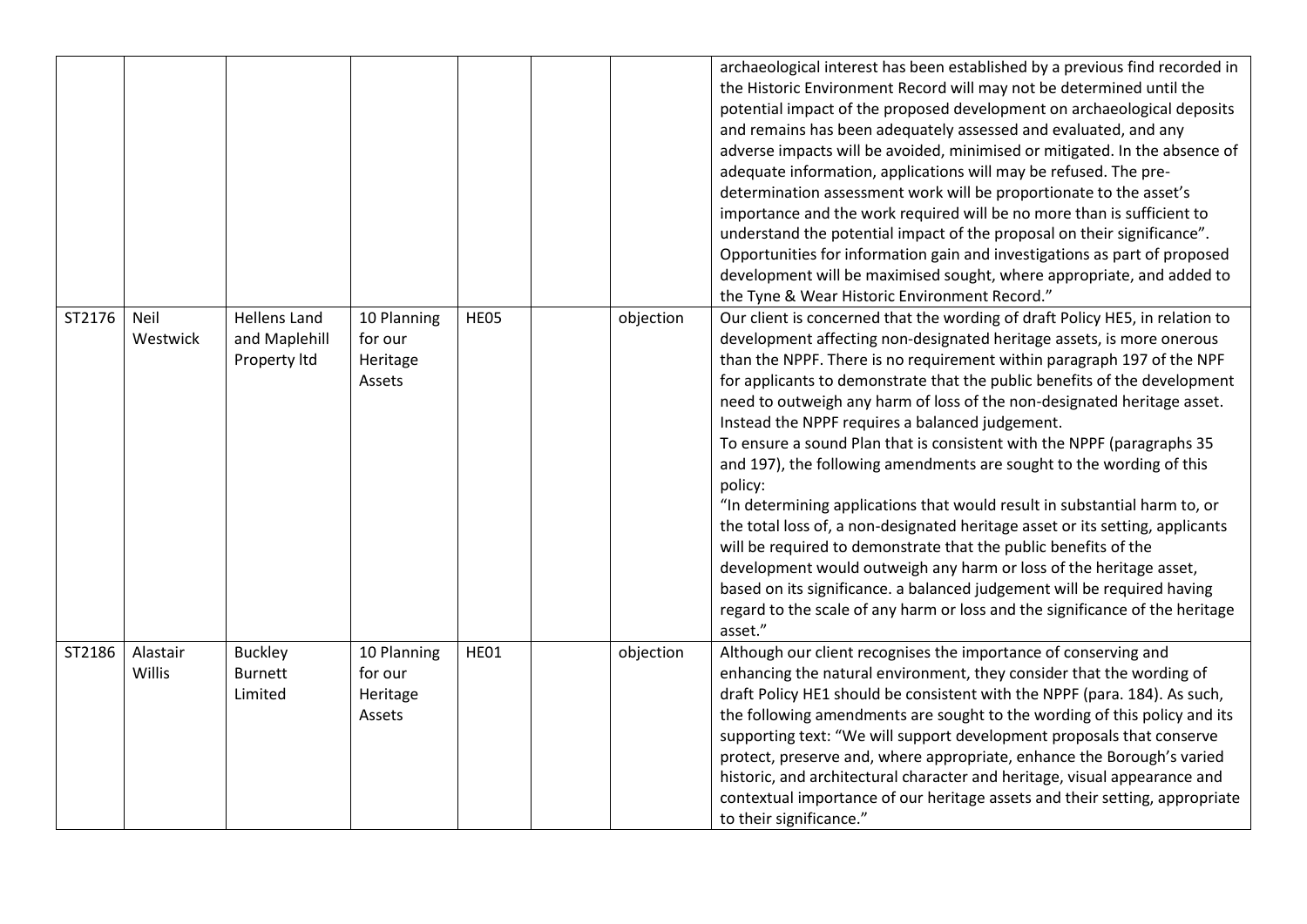| ST2186 | Alastair<br>Willis        | <b>Buckley</b><br><b>Burnett</b><br>Limited | 10 Planning<br>for our<br>Heritage<br>Assets |             | 10.07 | objection | Although our client recognises the importance of conserving and<br>enhancing the natural environment, they consider that the wording of<br>draft Policy HE1 should be consistent with the NPPF (para. 184). As such,<br>the following amendments are sought to the wording of this policy and its<br>supporting text:<br>Paragraph 10.7:<br>"Development proposals which affect the historic environment will need<br>to sustain the Borough's local distinctiveness and character by<br>safeguarding, conserving and, and where appropriate, enhancing<br>designated and undesignated heritage assets and their settings."                                                                                                                                                                                                                                                                                                                                                                                                                                                                                                                                                                                                                                                                                                                                                                                                                                                                                                                                                                                                                                                               |
|--------|---------------------------|---------------------------------------------|----------------------------------------------|-------------|-------|-----------|-------------------------------------------------------------------------------------------------------------------------------------------------------------------------------------------------------------------------------------------------------------------------------------------------------------------------------------------------------------------------------------------------------------------------------------------------------------------------------------------------------------------------------------------------------------------------------------------------------------------------------------------------------------------------------------------------------------------------------------------------------------------------------------------------------------------------------------------------------------------------------------------------------------------------------------------------------------------------------------------------------------------------------------------------------------------------------------------------------------------------------------------------------------------------------------------------------------------------------------------------------------------------------------------------------------------------------------------------------------------------------------------------------------------------------------------------------------------------------------------------------------------------------------------------------------------------------------------------------------------------------------------------------------------------------------------|
| ST2186 | Alastair<br>Willis        | <b>Buckley</b><br><b>Burnett</b><br>Limited | 10 Planning<br>for our<br>Heritage<br>Assets | HE04        |       | objection | Although our client supports the relevance of draft Policy HE4 where<br>proposals would affect a known or potential archaeological site, they wish<br>to ensure that its text remains consistent with the NPPF (paragraphs 189<br>and 197). As currently worded, the text is considered to be more onerous<br>than national policy.<br>It is therefore requested that the wording of this policy is amended as<br>follows:<br>"Development that would affect a known or potential archaeological site,<br>whether designated or non-designated, would require the results of a<br>desk-based assessment to be submitted as part of the planning<br>application. An archaeological evaluation may also be required to identify<br>the most appropriate course of action. Proposals on sites where<br>archaeological interest has been established by a previous find recorded in<br>the Historic Environment Record will may not be determined until the<br>potential impact of the proposed development on archaeological deposits<br>and remains has been adequately assessed and evaluated, and any<br>adverse impacts will be avoided, minimised or mitigated. In the absence of<br>adequate information, applications will may be refused. The pre-<br>determination assessment work will be proportionate to the asset's<br>importance and the work required will be no more than is sufficient to<br>understand the potential impact of the proposal on their significance".<br>Opportunities for information gain and investigations as part of proposed<br>development will be maximised sought, where appropriate, and added to<br>the Tyne & Wear Historic Environment Record." |
| ST2186 | Alastair<br><b>Willis</b> | <b>Buckley</b><br><b>Burnett</b><br>Limited | 10 Planning<br>for our<br>Heritage<br>Assets | <b>HE05</b> |       | objection | Our client is concerned that the wording of draft Policy HE5, in relation to<br>development affecting non-designated heritage assets, is more onerous<br>than the NPPF. There is no requirement within paragraph 197 of the NPPF<br>for applicants to demonstrate that the public benefits of the development                                                                                                                                                                                                                                                                                                                                                                                                                                                                                                                                                                                                                                                                                                                                                                                                                                                                                                                                                                                                                                                                                                                                                                                                                                                                                                                                                                             |